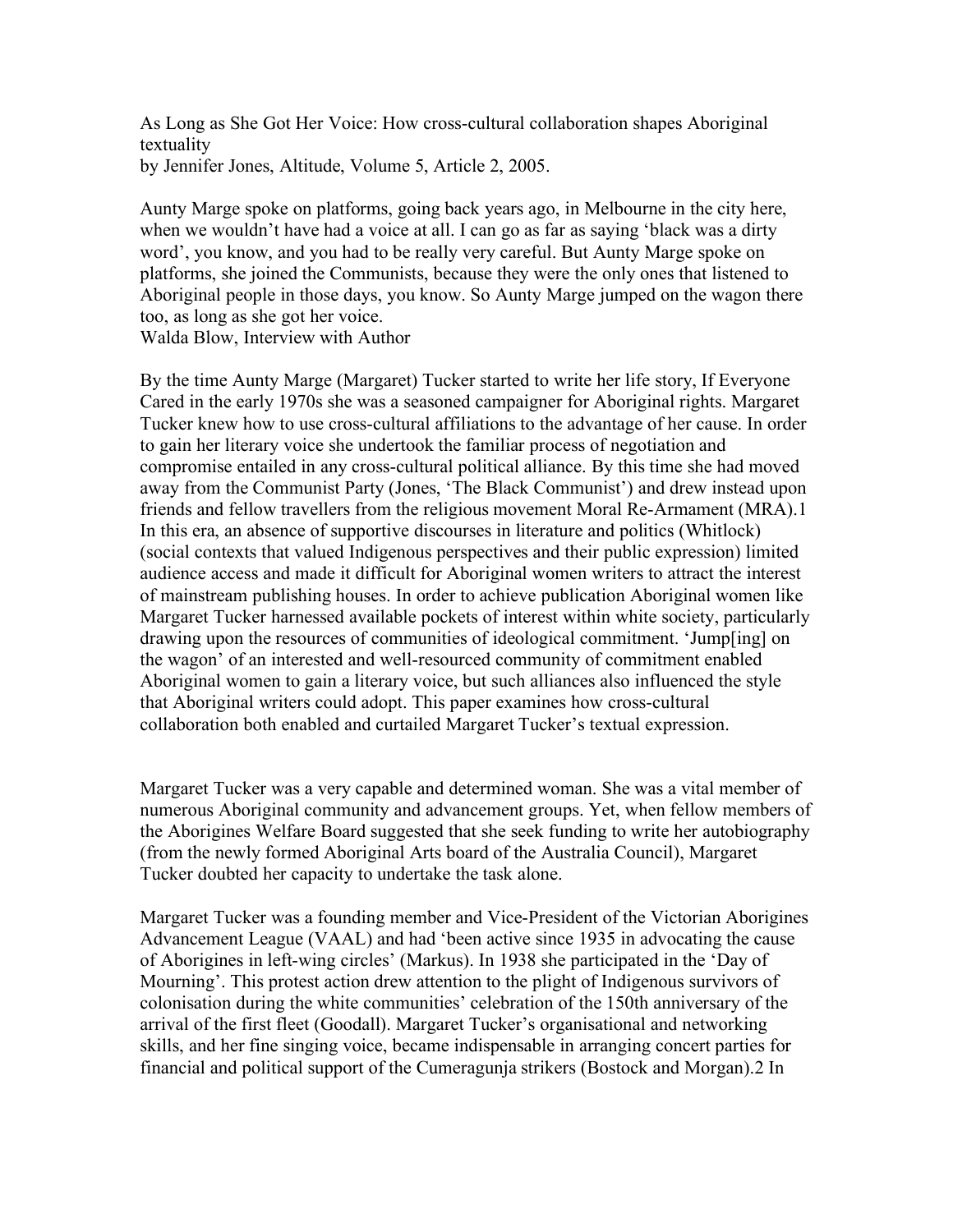later years Margaret Tucker was to become the first Aboriginal woman to sit on the Victorian Aborigines Welfare Board, maintaining this position from 1964-1972.

Despite these achievements, Margaret Tucker keenly felt the inadequacy of her formal education when she commenced her autobiographical project. It was fifty five years since her meagre mission education had been abruptly severed by her forced removal to Cootamundra Domestic Training Home for Aboriginal Girls (Tucker). Although she was an accomplished performer and public speaker, Margaret Tucker lacked confidence in her written expression. She believed that she was 'not brainy' (Tucker 192) and sought the help of her white MRA friends to help her write the autobiography. One of the privileges that whiteness availed these women was a quality education. Margaret Tucker was denied such an education, as were the majority of Aboriginal people reared during the segregation and protection era (Goodall). One of these MRA friends recalled the resolve required of Margaret Tucker and her white collaborator, Jean Hughes as they undertook the writing project:

To write a story is quite an undertaking for someone who left school when they were 13 and hadn't been back. She would need help. Some of her friends felt that. Jean Hughes, who had become a long-standing friend, she felt too that she would need help. She was equipped to help her. She offered, she said, 'Well, look Marge if you'd like to accept this offer, I will stand by and help you'. (Good and Ross)

One of the other pressing difficulties Margaret Tucker faced was the lack of a quiet space in which to compose her thoughts and write. Her home with her extended family in Melbourne's outer western suburb Broadmeadows, and later her flat in Abbotsford, were always brimming with people and activity. Margaret Tucker's granddaughter recalls, 'With all the fundraising and all the organisations, groups and stuff that she was in, the committees she was on, she was inundated with people all the time. So she would never have been able to write her book if she was in her flat, never'. (Barr)

Margaret Tucker's MRA friends, particularly her editor, Jean Hughes and her friend Anne Ross, supported Margaret Tucker throughout the writing process. They provided a quiet space for writing in the Camberwell flat they shared and transported Margaret Tucker to and from her family home. Over a four-year period Margaret Tucker produced a hand written manuscript that was then edited by Jean Hughes. The editorial preparation of If Everyone Cared involved a unique consultative process that drew upon the spiritual tradition of their shared MRA beliefs.

For the MRA affiliate, the practice of daily 'guidance' forms the spiritual foundation of daily life and long-term planning. Adherents sit quietly in a meditative attitude and write down thoughts that come from God. These thoughts, weighed against Scripture and morality, then guide their actions. The habit of daily guidance became the basis of Margaret Tucker's writing practise, and her editorial collaboration. Anne Ross recalled the daily routine: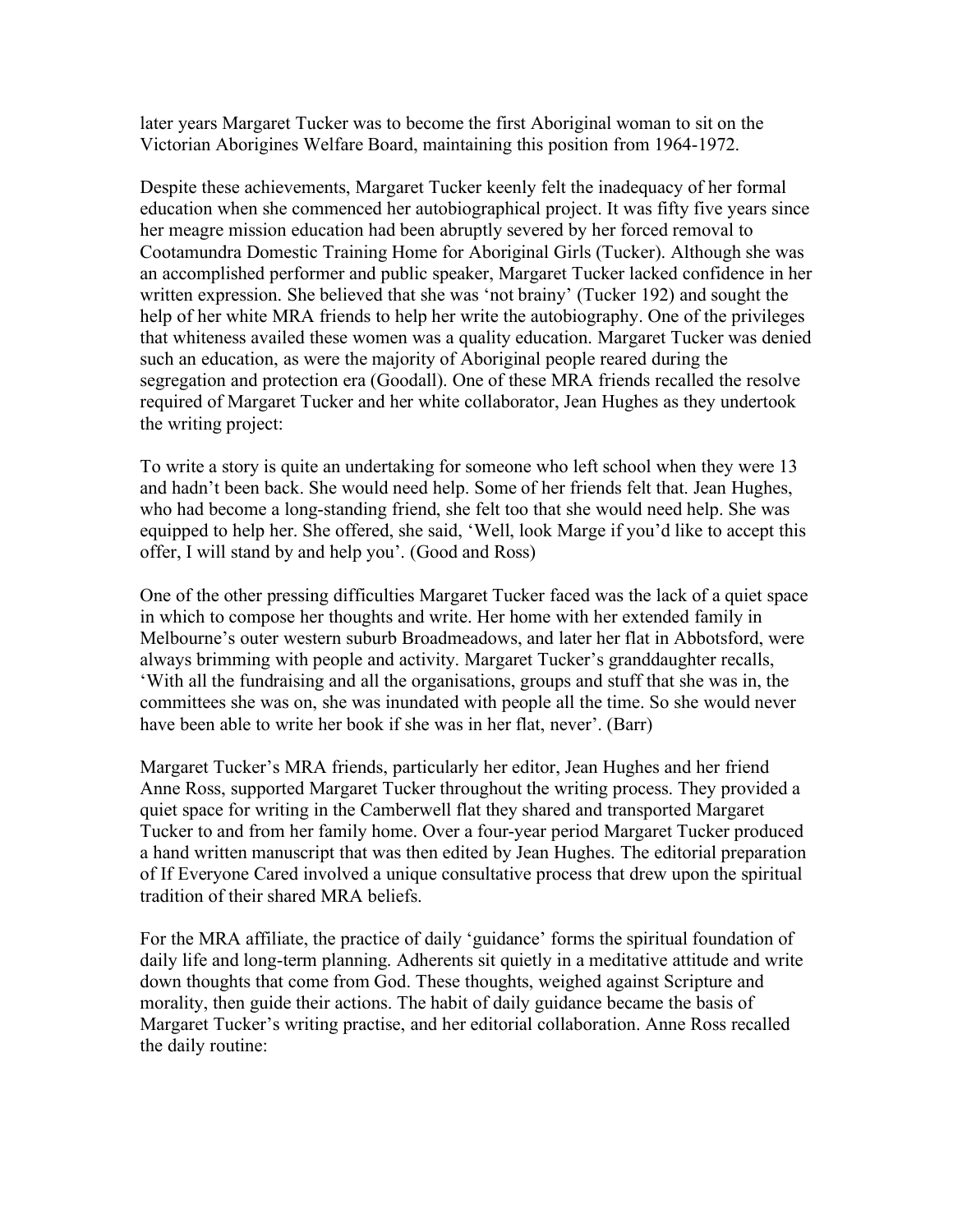I remember, we were able to give [Margaret Tucker] a room to herself . . . I would often go into her room first thing with a breakfast tray. She would be sitting up in bed with pencil and notebook writing away. I would say to her, 'Marge, you're at it early'. She would say, 'I like writing early in the morning. My mind is clear then. I've been writing for the past hour'. That is when she would best remember things from the past. (Good and Ross)

The practice of guidance also shaped the editorial process. Margaret Tucker and Jean Hughes would revise the morning's writing together, checking that the rough draft matched what they discerned to be God's desire for the finished piece. Anne Ross describes this interaction:

She would join Jean and together they would go over what Marge had been writing. The thing that struck me about that was that Jean was determined that it should be what Marge really wanted to say in her own words – that was the important thing. She would often say when something would come up, some issue, 'Now Marge, is that really what you want to say?' and Marg being an honest person, would say, 'Well no, no' and they would work at it to see what it was that she had here [gestures] in her heart. Then they would try again until they got it right. And that would be what went into the book. (Good and Ross)

This raises the issue of power in the cross-cultural collaborative relationship. Particularities of class, gender, age and educational background converge with race, necessarily resulting in differential access to power between the white editor and the Aboriginal author. When Jean Hughes asks Margaret Tucker, 'Is this really what you want to say?' she wielded some influence over her friend. Jean Hughes' superior education, experience as business professional (Jones, Aboriginal Women's Autobiographical Narrratives) and role as trusted friend and confidant availed her considerable authority.

This is not to say that Margaret Tucker expressed any misgivings about the editorial collaboration herself. Each section of Through My Eyes was edited in this consultative fashion, apparently to Margaret Tucker's satisfaction. Margaret Tucker's commitment to MRA values was complete and unwavering. As she attests in the autobiography, her conversion marked a significant point in her life (Tucker), as it brought healing to wounds inflicted by her experience of indentured servitude as a young girl.

Prominent Aboriginal figures and MRA affiliates, Bill Onus and Harold Blair, had introduced Margaret Tucker to MRA at a social gathering in 1956.3 Bill Onus frequently invited celebrities and friends to his studio to see Aboriginal art and on this occasion to listen to the Aboriginal women's choir led by Margaret Tucker. After a time of singing and chatting an upper class white woman made an unexpected public apology for suffering inflicted upon Aboriginal people. Jean Roberts stood up and declared, 'from the bottom of my heart how sorry I am for my superiority as a white Australian, and for our treatment, as whites, of the Australian Aboriginal race. Would you please forgive?' (Tucker 172). Margaret Tucker records this event as, 'the first time I had heard such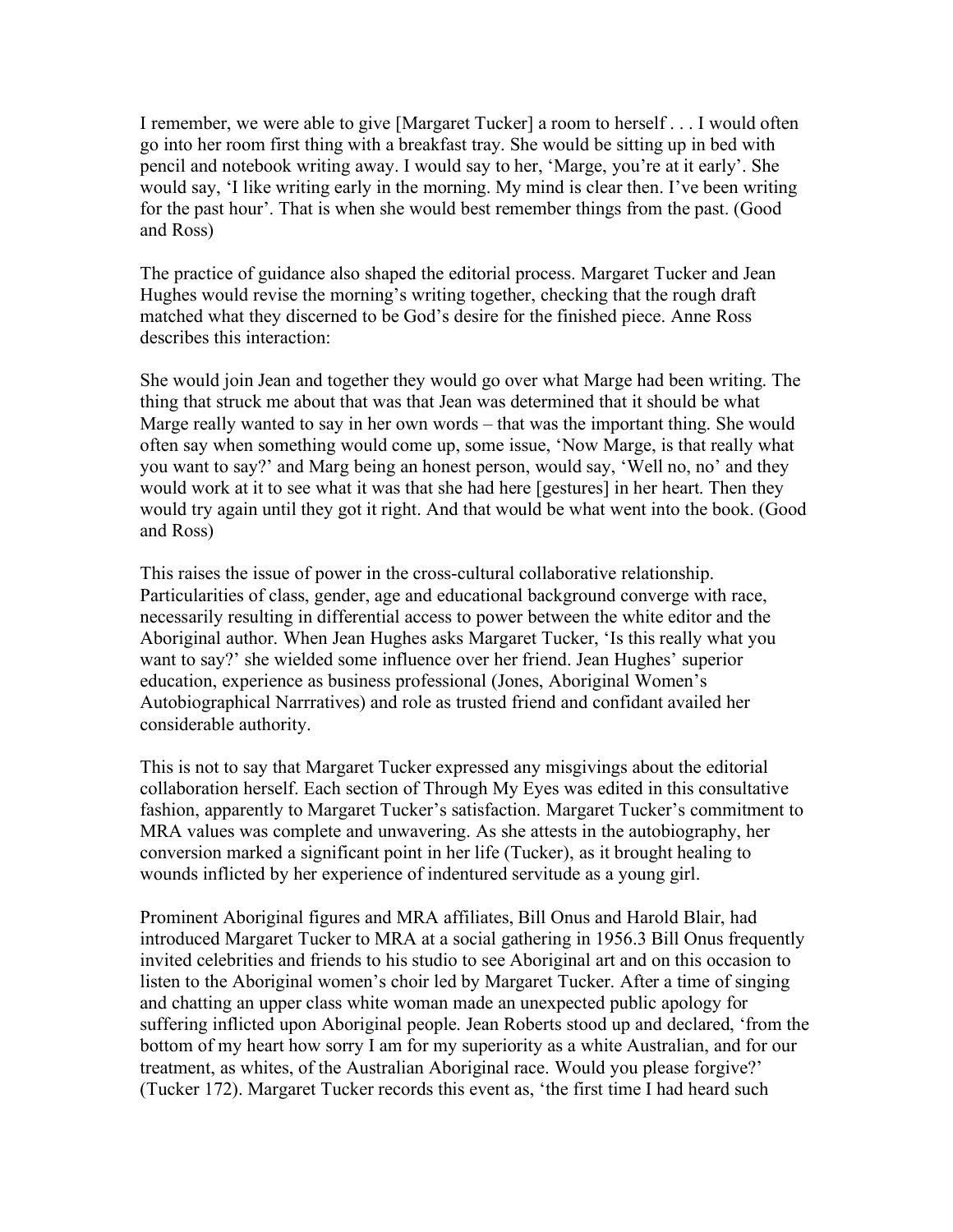words said to us Aborigines. It touched my heart' (173). This startling address had a great impact upon Margaret Tucker, who acknowledged harbouring a deep suspicion of white people up until this time (181). Years of service in middle and upper class homes and her experience entertaining at 'Society' concerts and parties made her keenly aware of class distinctions and the assumption of racial superiority. Friends recall the impact of this public apology upon Margaret Tucker,

Marge was very, very perceptive, and I think she knew that Jean came of the class that Marge had most cause to hate. So the apology wasn't just that it was a white person, but that it was a white person of privilege and background, part of The Establishment. (Coulter and Coulter)

MRA affiliation equipped Margaret Tucker to forgive the white people who had persecuted her because of her Aboriginality. She felt that forgiveness bought her release from the self-destructive effects of bitterness (Tucker 173). Margaret Tucker celebrated this release for the rest of her life and sought to share her experience with others. As her granddaughter remarks,

What she was trying to get across was that bitterness won't get you anywhere. Bitterness only brings more bitterness and more hatred. [] That's where I think Nan was coming from when she wrote that book. Not to tell of the hard life she had, more so to [say], 'put it behind ya, it's not going to do you any good, it's only going to make you a horrible person'. (Barr)

If writing her autobiography presented an opportunity for Margaret Tucker to share her MRA experience, it was also a major test of her commitment to MRA belief in forgiveness and reconciliation. This is particularly evident as she revisited difficult periods in her life in the writing process. For example, in chapter nine of If Everyone Cared Margaret Tucker recalls the abuse she suffered at the hands of her first mistress in the leafy suburbs of Sydney. Margaret Tucker had to outsmart her mistress, who censored her letters, in order to convey her suffering to her mother. She resorted to drawing stick figures on the back of the envelope as she walked to the post office. Margaret Tucker's mother interpreted these messages as calls for help, defied the authorities and found her daughter in Sydney. As she wrote her autobiography over half a century later, Margaret Tucker recalled the incident with the immediacy and clarity of the moment:

I stared at the person at the gate and my dullness cleared as I realised it was my mother. Oh the joy, I can feel it as I write. I experienced it. I kept thinking how? How did she find me? How did she manage it? All this in the space of a second. As I think of it now I cry, I cannot help it. I think of my wonderful Aboriginal mother finding her way from the bush. She had read my drawings – a figure chasing a smaller figure, hitting the small one on the head with a saucepan. (Tucker 121-122)

In this moving scene the mistress attempts to prevent Theresa Clements from seeing her daughter. However, the mistress soon found that she was 'no match for a distraught mother who had had her children taken from her' (Tucker 122). In the hand-written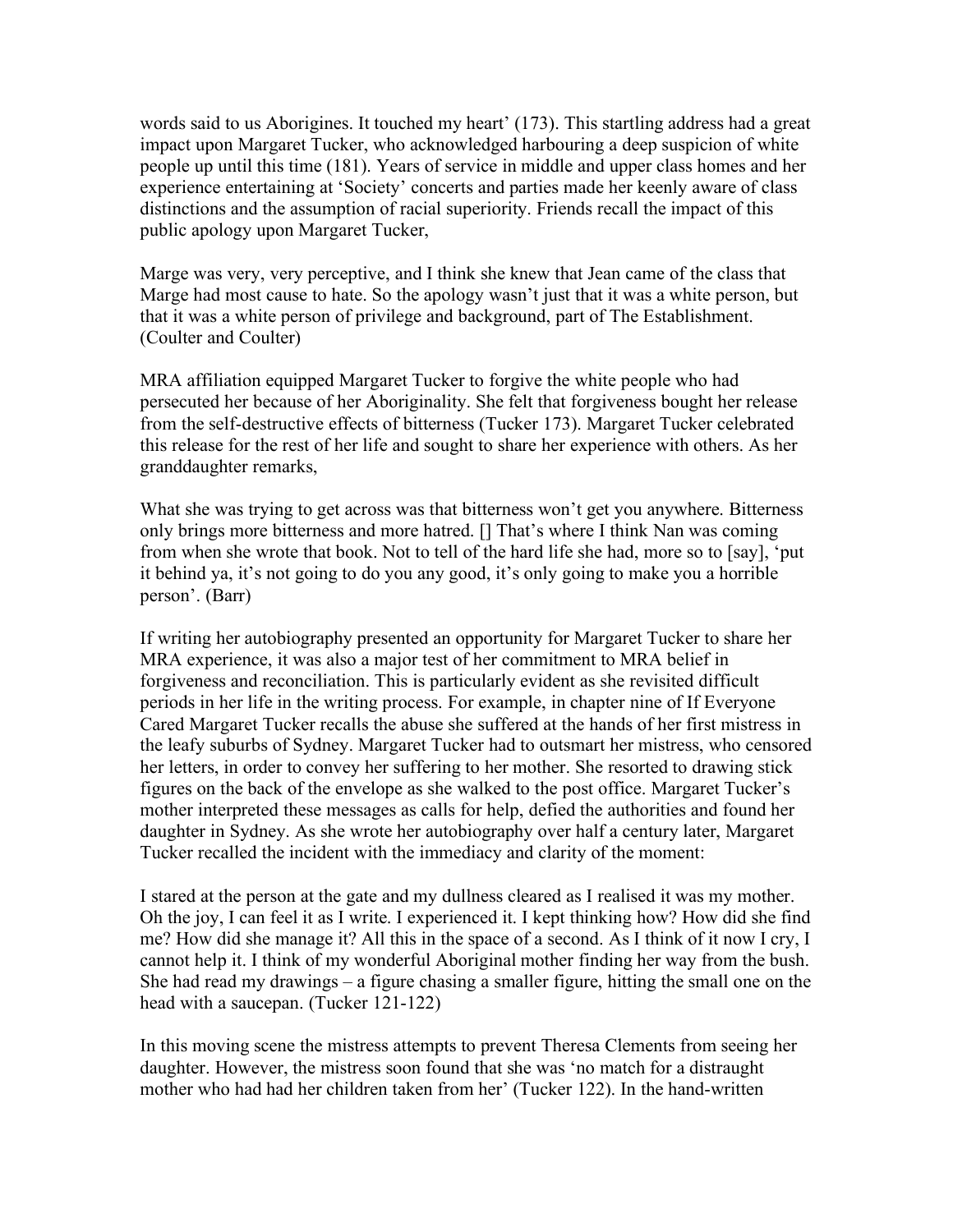manuscript, titled The Day Mother Came, Margaret Tucker's typically open and flowing script becomes unusually tight and scrawling as her text embodies her pain (Tucker).

Writing her autobiography was an enormous undertaking for Margaret Tucker and as the draft progressed it became evident that she needed regular breaks from her community responsibilities and constant interruptions to the writing process. With her MRA friends, Auntie Marge took several important pilgrimages back to her Murray River country to gain inspiration and refreshment. MRA contacts also enabled a writing retreat at Gough's Bay, on the Eildon Weir in the central Victorian Alps. Anne Ross recalled the importance of these journeys, 'it fed her spirits, because they were both engaged in a difficult job [�] She wanted to go back, she had to for her book's sake. That was where her heart was' (Good and Ross). As noted previously, Margaret Tucker's MRA friends were very concerned that her book expressed 'what was in her heart' (Good and Ross). I want to suggest that the editorial approach to If Everyone Cared encapsulates the struggle for ownership of Margaret Tucker's heart.

First, however, credit must be given where it is due. As a non-indigenous collaborator, Jean Hughes undertook a genuine process of consultation and demonstrated cross-cultural sensitivity now advocated in protocols for the ethical handling of Indigenous knowledge, decades before they were established.4 The trips and retreats that Margaret Tucker and her friends embarked upon were important interventions5 that disrupted the accepted routines of the collaborative relationship. Moving outside the accustomed collaborative space of Jean Hughes' Camberwell flat and the familiarity of Melbourne took the editor out of her comfort zone. Up on the Murray River, Margaret Tucker acted as facilitator, expert and guide in her own country, thus redistributing the balance of power in the collaborative relationship. The Eildon Weir retreat also fostered a neutral space within which the final stages of the editorial preparation were completed. The completion of the edited manuscript marked twenty years of friendship between the author and her editor. During these years of friendship Jean Hughes and Anne Ross found themselves inserted into Margaret Tucker's Indigenous community:

We used to go out there [to Broad Meadows] when I was free from practise [Anne Ross was a medical practitioner]… all that happened out there (laughs)! We got to know Marge and her big family, and that threw a lot of light on her. Jean hadn't got a car, or all that, so I was the driver out there. It was a fairly interesting experience, going out to this place. Getting to know her family, getting to know her next-door neighbours, who were extended family, getting to know all the people who called in and out- and the dog! Being part of that! He had to be, he was a very important part of the family. He had to have a chair of his own, and no one must take his chair. If anyone was on his chair you had to get up and allow him to sit on his own chair. A lot of that kind of thing went on. The people who called; it threw a lot of light on her life. Marge got into our hearts- everybody who came; no one was ever refused anything. People would come and ask for help. She would listen to them and find out the whole story. She had a great heart, and that struck us very much. (Good and Ross)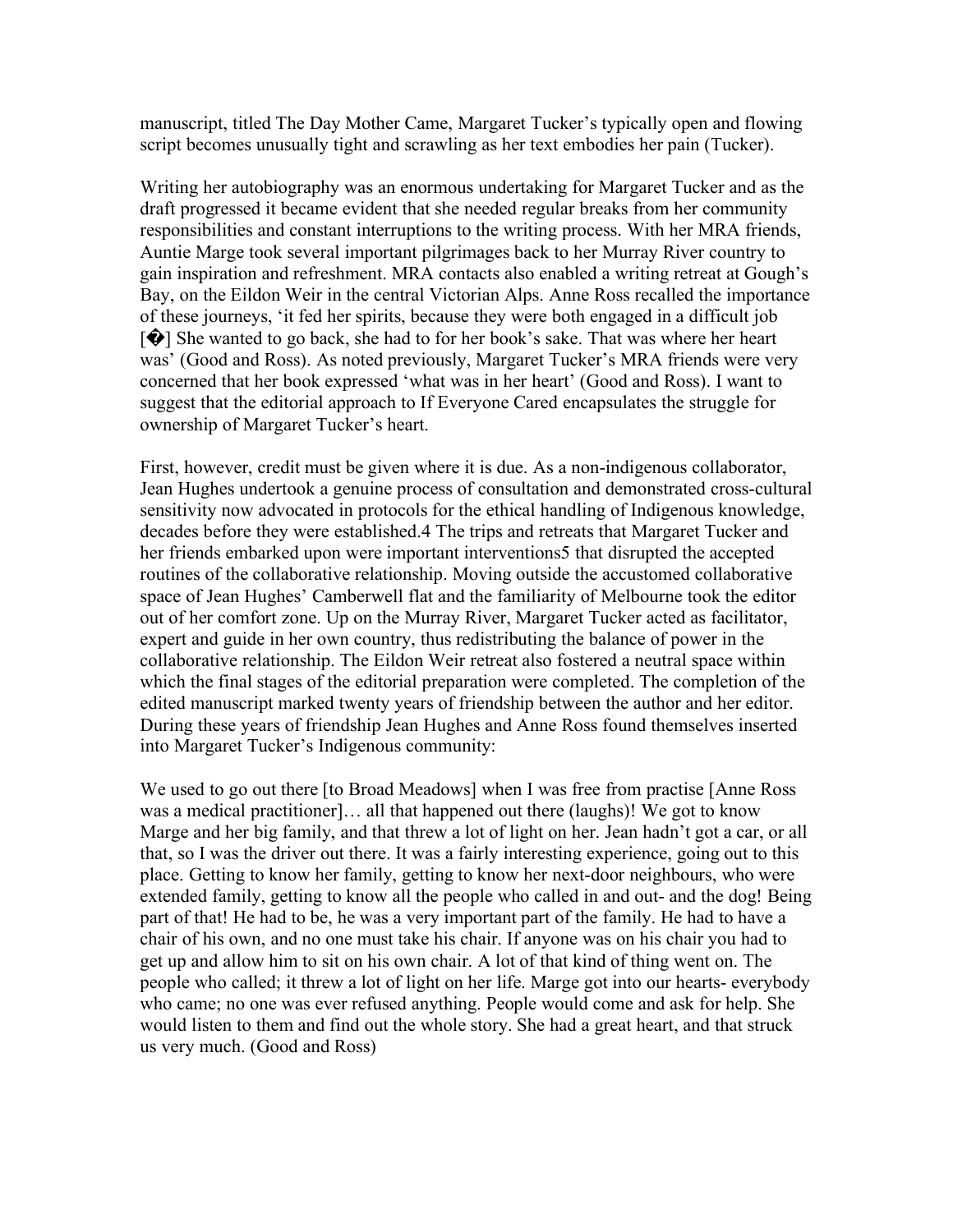As Anne Ross reflects, the privilege of sharing Margaret Tucker's life also entailed entering into a responsive relationship with her Indigenous community. With this relationship came a sense of ongoing accountability6 that necessarily informed the white MRA member's approach to Indigenous issues. Founding the editorial collaboration upon an active mutual friendship thus suggests that some degree of cross-cultural understanding pre-existed the editorial preparation of If Everyone Cared. The pertinent question here is to what extent, if any, this sympathy, knowledge and involvement actually dislodged the normative domination of whiteness.7 I argue that Jean Hughes' cross-cultural 'journey of learning' (McDonell 86) did not prepare her to adequately recognise the distinct Indigenous priorities expressed by Margaret Tucker in her hand written manuscript. Nor did the knowledge she garnered empower her to defend this mode of textual expression when challenged by the publishing house editor, with whom she liased.8 Combining the roles of editor and friend did not prevent the prioritisation of a Euro centric world-view in the editorial choices.

An editor occupies the role of broker. S/he negotiates a textual outcome that satisfies the (sometimes divergent) interests and agendas of the author and the publisher. The decisions of a professional editor will be informed by professional ethics and the commercial considerations of the employing publisher (McDonell 86). The decisions of an amateur editor such as Jean Hughes, who undertakes the task to assist a friend, are influenced by other important factors in addition to the author's and the publisher's agenda. The interests of the sponsoring community of commitment, in this case MRA, also influence their approach. When the professional or amateur editor is non-indigenous, their treatment of an Indigenous text will also inevitably be influenced by 'western ideas and concepts' (Heiss). Margaret Tucker's earlier public testimonies reveal that she was not only adept at working within the white world, but also somewhat reconciled to the costs that these relationships exacted.9 Evidence of Margaret Tucker's willingness to compromise can be found in a comparison of the manuscript and the published versions of If Everyone Cared.

Conducting a close textual comparison of the manuscript and the published versions of If Everyone Cared identified many differences between the two texts. A total of 830 alterations to the original hand-written manuscript were identified. The majority of the alterations represented the correction of accidentals such as spelling, punctuation and grammar. However, 117 changes diminish, delete, or qualify issues of importance to Margaret Tucker. These issues fall within three broad, overlapping categories, all markers of Indigenous textual expression: relationality, spirituality and resistance (Moreton-Robinson). The following examination explores the impact of the minimisation or erasure of these signs of cultural difference, which were available in the hand-written manuscript but were altered before publication.

## Relationality

Significant Aboriginal cultural markers, such as references to traditional land and lore and the lengthy extrapolation of kinship networks were reduced and sometimes removed from the published version of If Everyone Cared (Jones, Aboriginal Women's Autobiographical Narratives). In the manuscript Margaret Tucker repeatedly discusses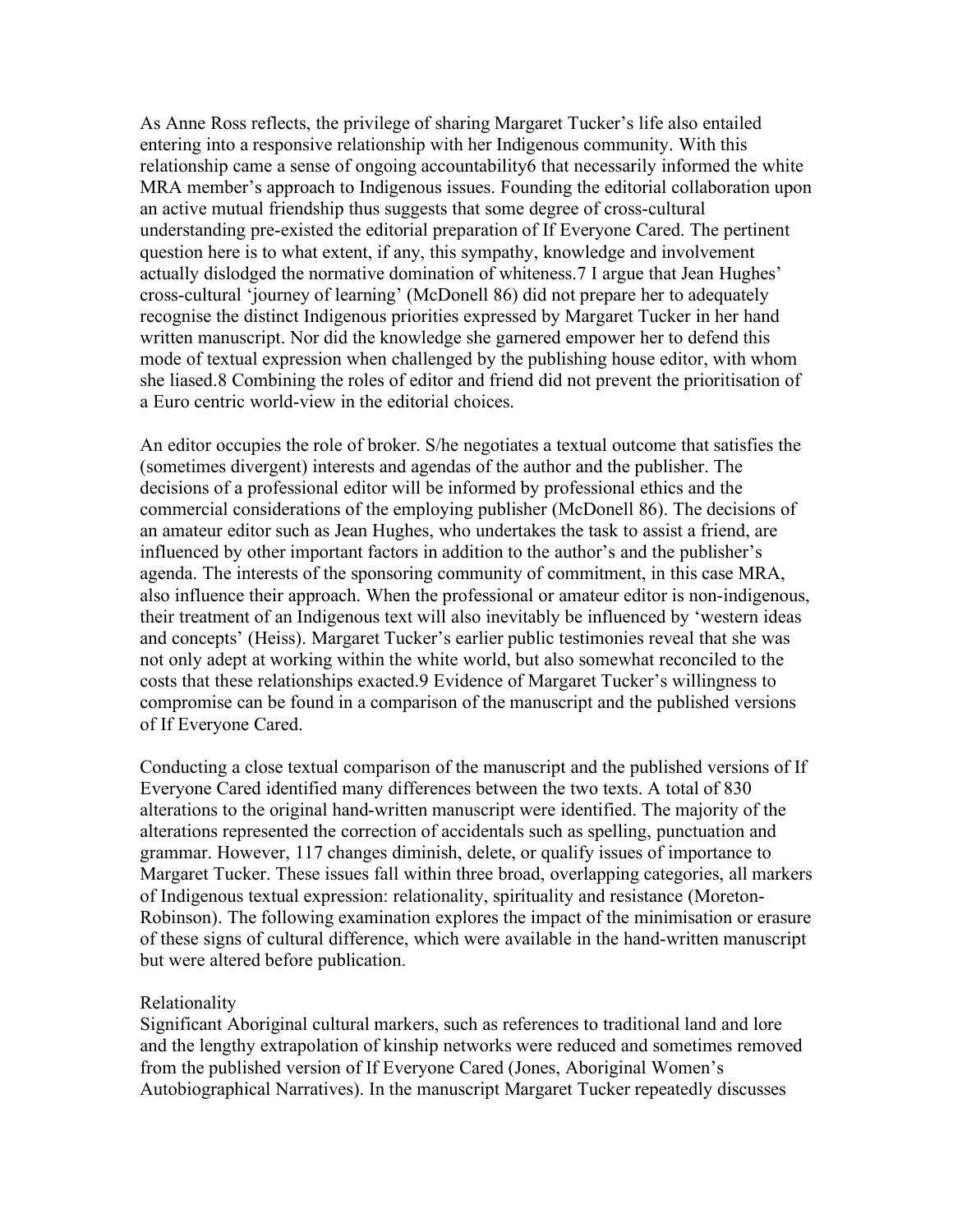Aboriginal heritage in terms of genealogy, thus textualising the oral tradition of personal identification via kinship networks.

In one example Margaret Tucker carefully lists the genealogy of many families at Moonaculla and Cumeragunja Mission. She notes details of marriage, children, areas of settlement and career successes. Margaret Tucker discusses the descendants and relations of her cousins, including Jack Patten. Below I trace the editorial treatment of this important narration of Indigenous knowledge as it moves from manuscript to typescript to published text,

Many descendants of the Patten family is here, there and everywhere but only one member direct from the senior Patten family is living. Uncle Jack Patten whom I believe was born in Healsville, Victoria and married to George Middleton's, our grandfather's youngest daughter Christina, all English names given by white people those days! [�] Aunt Minnie as all our people know her, is very gifted in education and can go far if helped the right way. She is the only first cousin I have on my mother's side. I have a few on my father's side His brother Ernie Clements, somewhere living in the Dubbo district and my father's youngest sister May's family whom I have longed to see but have never met. My father's sister Ada who married Pat Freeman a very fine couple. Uncle Pat's people lived in Yass N S Wales. His and Aunt Ada's, my father's sister's grandaughter is married to a fine young upright Aborigine who was born a fifth generation of Granny Truggannini (I don't know the spelling) late of Tasmanian race. Jim and Margaret has three fine children $\bullet$ 

In the manuscript version this comprehensive listing of kin closes with the reflection that the stories of all these old people, such as Truganini, will act to guide the ensuing generations of listeners on issues regarding race relations.

In the initial editorial phase Jean Hughes retained, but paraphrased, the kin relationships described by Margaret Tucker. The typescript groups Margaret Tucker cousins in a continuous list rather than in separate descriptions. The typescript does, however, edit out the final section that deals with the purpose of the kinship stories and their application to race relations, MRA standards and Christian salvation. The typescript concludes as follows, 'Jim's mother's mother is Granny Mary Clarke, a third generation from Granny Truggannini whose story has been handed down to them and many other relatives' (Tucker, ts). Although paraphrased, the significant names and relationships are retained in the typescript. However, when the professional editor at Ure Smith publishing house refined the edited typescript all of these kinship details were removed.

The original manuscript also lists the kinship ties of other significant Aboriginal figures, including Pastor Doug Nicholas and Lionel Rose. Margaret Tucker's knowledge of kinship networks in Victoria was an extensive resource that was effectively denied to the ensuing generations of Aboriginal people and her broader readership by the editorial exclusion of kinship details. The inclusion of exhaustive lists of kin relationships suggests their relative importance in Margaret Tucker's Aboriginal world-view.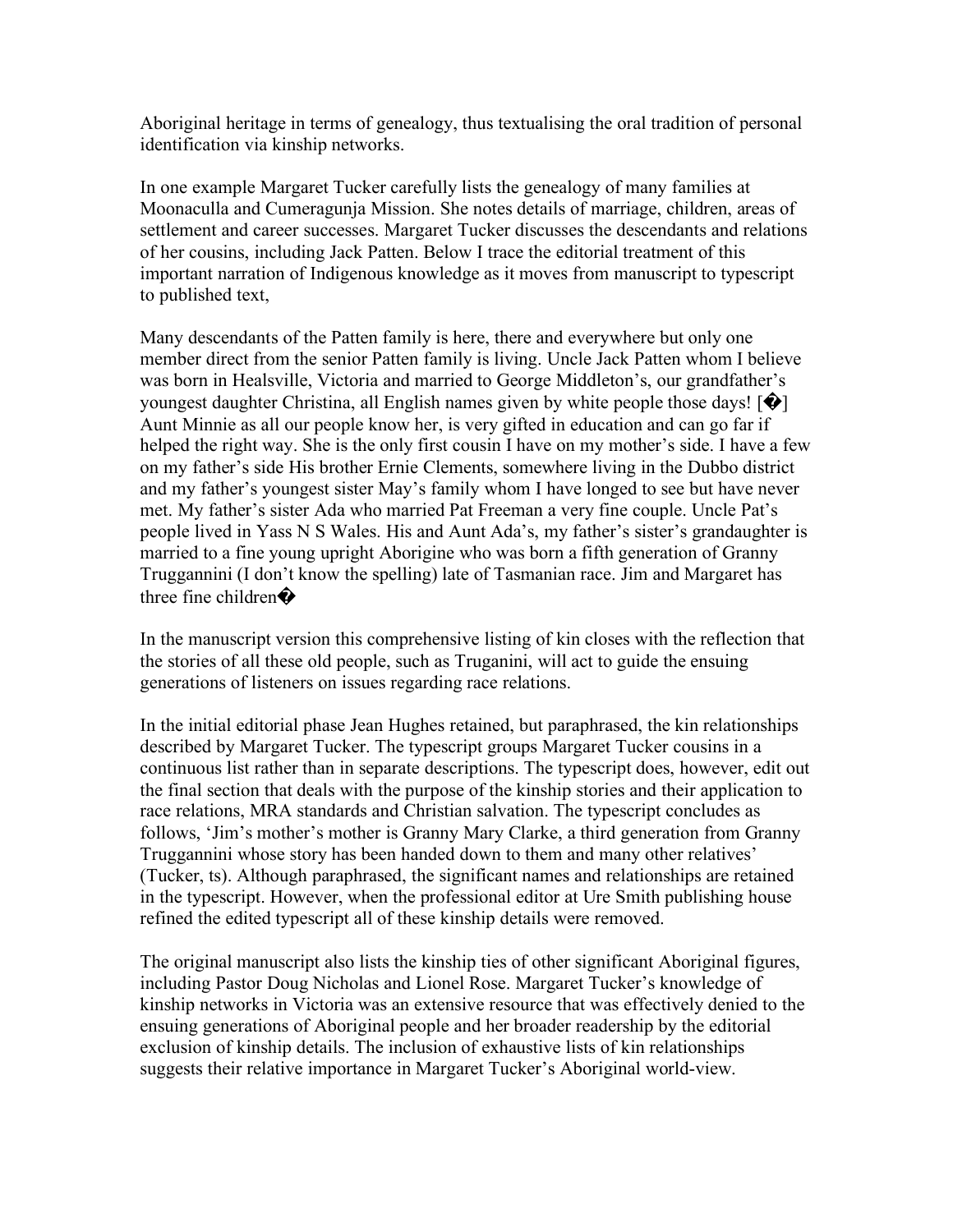The editorial treatment of kinship knowledge in If Everyone Cared illustrates the subjugation of Indigenous priorities to the interests of a western readership. Indigenous editor Sandra Phillips suggests that Non-indigenous readers may find it difficult to manage the volume of people moving through Aboriginal lives. This difficulty has led to the criticism that Indigenous writing often has too many characters,

Even though a work may be reviewed as being too peopled, perhaps in the editorial development of the work some of the people have already been removed! (laughter) So what are they to know that there weren't twice as many or three times as many characters to start with. (Phillips)

The editorial preparation of any text involves negotiation and compromise. The reduction and eventual deletion of kinship lists in Margaret Tucker's life story illustrates how these accepted processes become politicised, particularly when the perceived needs of the targeted white readership are prioritised above other important authorial aims and agendas.10

## Spirituality

Margaret Tucker used If Everyone Cared as a forum to meld her Aboriginal world-view with her MRA beliefs. Extended passages discuss the compatibility of the MRA platform and the morality of traditional law and the strict codes of her elders. Margaret Tucker took every opportunity to demonstrate how Indigenous culture can serve as an educative and unifying resource for future generations, as evident in the concluding paragraph of the kinship list. She believed that the marriage of Indigenous traditions and MRA values held the potential to heal rifts and divisions within the Aboriginal community and beyond. Margaret Tucker's enthusiasm for moral judgement, however, often exceeded even the MRA focus on moral renewal. Below I illustrate the impact of editorial intervention upon the original manuscript: under the hand of Jean Hughes and later the publishing house editor. The original manuscript version is full of moral judgements,

I have never ceased to be thankful for meeting such people  $[\hat{\blacklozenge}]$  who not only spoke of change in their lives but showed that it could be lived from the heart and given all over the world, not only by whites but by all races especially Aboriginals. It is a challenge, its hard, but it has given me a clearer vision of what we are doing to our world today – pornography, hate, greed, selfish ambition, destroying each other. Have we the courage to fight against such evils? There is a right way and a wrong way – a self-righteous way is phoney. (Tucker ms)

The typescript (below) paraphrases Margaret Tucker's original text only slightly,

I have never ceased to be thankful for meeting such people  $[\mathbf{\diamond} ]$  They not only spoke about change in their lives, but showed that it could be lived in any home and elsewhere by all races all over the world, especially Aboriginals! It is a challenge, it is hard, but trying to live straight has given me a clearer vision of what we are doing to our world today, greed, hate, ambition destroying one another. Have we the courage to fight such evils? There is a right way and the wrong, self righteous phoney way. (Tucker ts)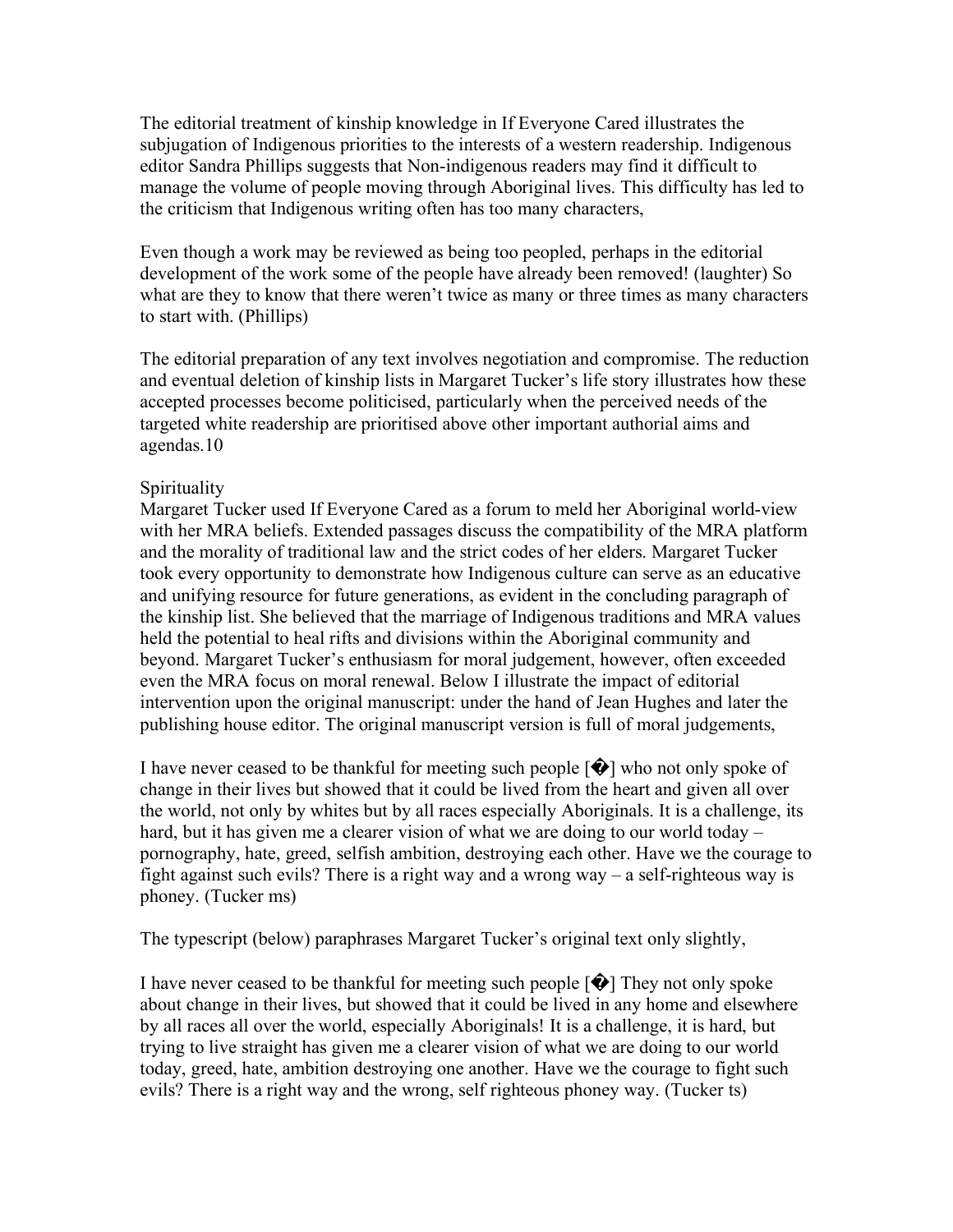In this first round of editorial intervention Jean Hughes hones Margaret Tucker's description of the MRA movement, coining the phrase 'to live straight', in order to sum up the MRA lifestyle. The reference to pornography is also deleted. The professional editor at Ure Smith, however, made major changes to this section of text. The published version reads,

I have never ceased to be thankful for meeting such people… They not only spoke about change in their own lives, but showed that it could be lived in any home anywhere by all races across the world, including Aborigines! Their lives were a challenge – a hard one – but they showed me how to live straight, not in the self-righteous phoney way I had been living. (Tucker)

Margaret Tucker's words are transformed, as the hand-written manuscript becomes typescript, which then becomes printed text. The life style change that MRA advocates is now phrased as 'including Aborigines!' rather than being 'especially' applicable. Examples of the world's evils are removed altogether from the published text. Only the key phrase 'to live straight', which was not Margaret Tucker's, is retained. Finally, Margaret Tucker's distinction between the right way to live and the wrong, 'selfrighteous phoney way', is removed. This phrase, which had been mobilised by Margaret Tucker to describe the evils of the world today, is now applied to her own past life.

The phases of editorial intervention exemplified above demonstrate how Margaret Tucker's preoccupation with moral standards were minimised, reducing the risk of alienating a secular audience. The text still adequately reflects MRA values, but without Margaret Tucker's special address to her Indigenous audience.

## Resistance

If Everyone Cared was also sanitised to minimise the chance of offending or alienating the white reader. Primarily this involved deleting material that de-centred a western world-view or threatened to unsettle the projected white audience.

Margaret Tucker's suffering as a stolen child and her experience of racist abuse as an indentured servant is re-contextualised as a past event that is isolated from the present. In the manuscript, Margaret Tucker relates the extent of the maltreatment to her mother, 'I told her everything, showed her scars on my body' (Tucker ms). This evidence suggests that Margaret Tucker will continue to carry the effects of the abuse on her body throughout her life. This evidence is removed from the published text. Here, Margaret Tucker tells of the abuse, but does not show her scars. The denial of physical and psychological scars remains as one of the major issues confronting the Stolen Generation (Haebich and Mellor).

Many other references to whiteness or white people have been replaced with the racially unmarked, universal term 'people' (Jones, Aboriginal Women's Autobiographical Narratives 129). As indicated previously, Margaret Tucker's experiences of racial abuse left a deep suspicion and mistrust of white people. This legacy is clearly communicated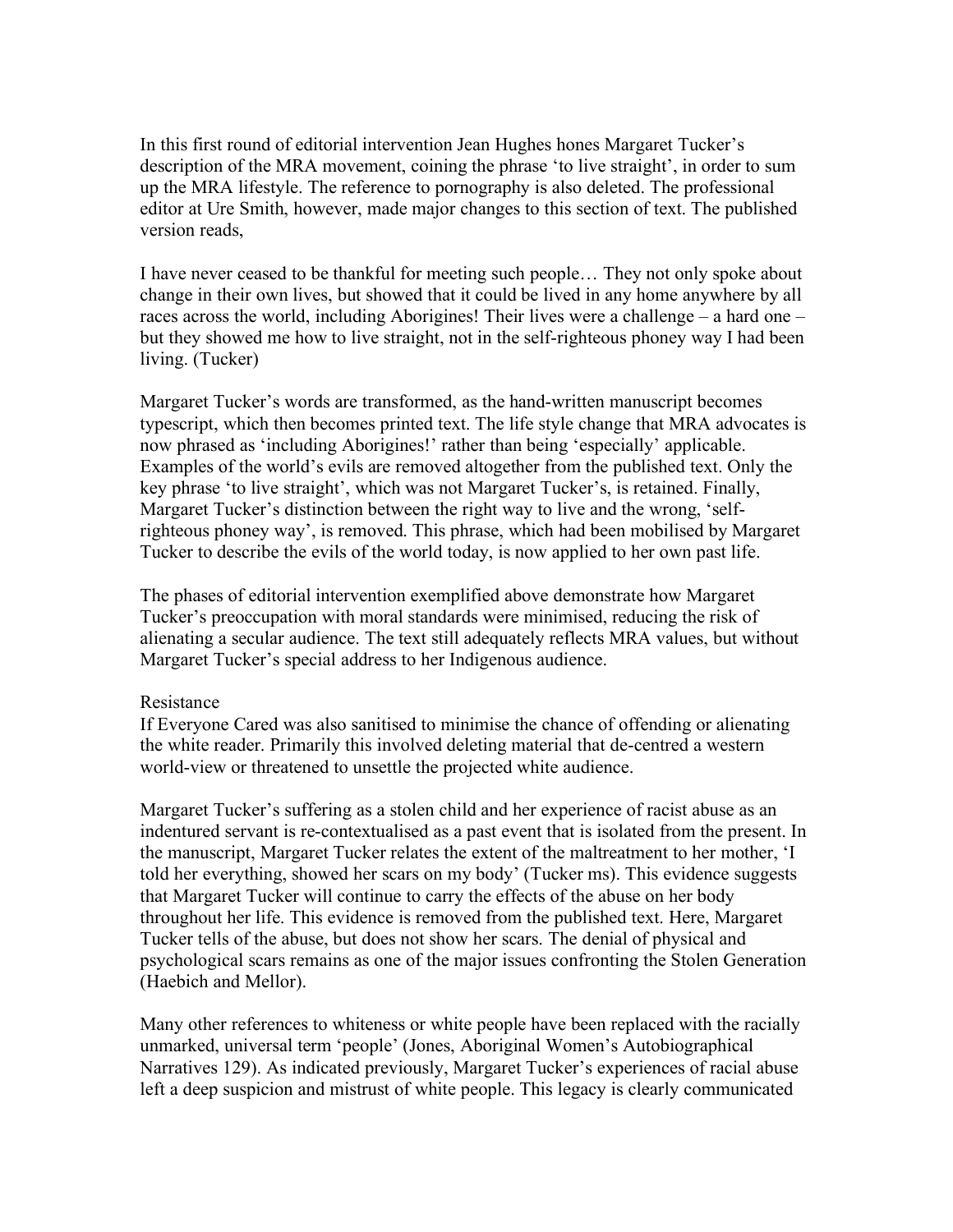in the manuscript, but down played in the published text. For example, the description of 'white people' (Tucker ms) who laughed at the inclusion of rabbiting dogs in a beloved old uncle's funeral procession is de-racialised. In the published text, the negative reference to white people is erased,

People laughed at his pack of rabbit dogs as they followed the buggies to the cemetery. That was about fifty years ago. (Tucker)

The universalised descriptor 'people' presumes a white majority and a racially marked Other (Spivak). The removal of references to whiteness thus prevents the 'othering' of white people, and helps maintain the racial hierarchy.

Jean Hughes, Margaret Tucker's longstanding friend and MRA fellow traveller, edited If Everyone Cared before it passed into the hands of the professional editor at Ure Smith publishers. Oral history suggests that Jean Hughes adopted an open, consultative approach in order to aid the production of the life story text. These strategies did not protect Margaret Tucker's Indigenous textual priorities from being subordinated to the interests of the publisher's projected white reader. Issues of importance to Margaret Tucker and her Indigenous community, including the expression of Indigenous relationality, spirituality and resistance were diluted or removed before publication. Significant material that was available in the manuscript was excised either as the typescript was prepared, or when If Everyone Cared passed into the hands of the professional editor. This examination of the outcomes of cross-cultural collaboration illustrates two important points. First, the determination of Indigenous authors such as Margaret Tucker to gain her literary voice despite the considerable obstacles that stood in her way. Second, it warns of the resilience of a normative Euro centric world-view, prevailing despite attempts to de-centre whiteness and to write Other-wise. Margaret Tucker's alliance with a community of commitment enabled her to gain a literary voice, but this alliance could not ensure that important elements of her Indigenous textual expression survived the editorial process and actually reached publication.

Works Cited

Barr, Maxine. Interview with Jennifer Jones. 1999. Blow, Walda. Interview with Jennifer Jones. 1999. Coulter, Rita and Jim Coulter. Interview with Jennifer Jones. 1999. Frankenberg. Ruth. White Women, Race Matter: The Social Construction of Whiteness. Minneapolis: University of Minnesota Press, 1993. Goodall, Heather. Invasion to Embassy. St Leonards: Allen and Unwin, 1996. Hage, Ghassan. White Nation: Fantasies of White Supremacy in a Multicultural Society. Annandale: Pluto Press, 1998. Heiss, Anita. 'Writing About Indigenous Australia: Some Issues and Protocols to Follow'. Southerly 62:2 (2002): 197-205. ��. Dhuuluu-Yala (to Talk Straight): Publishing Indigenous Literature. Canberra: Aboriginal Studies Press, 2003. Huggins, Jackie. Sister Girl. St Lucia: University of Queensland Press, 1998.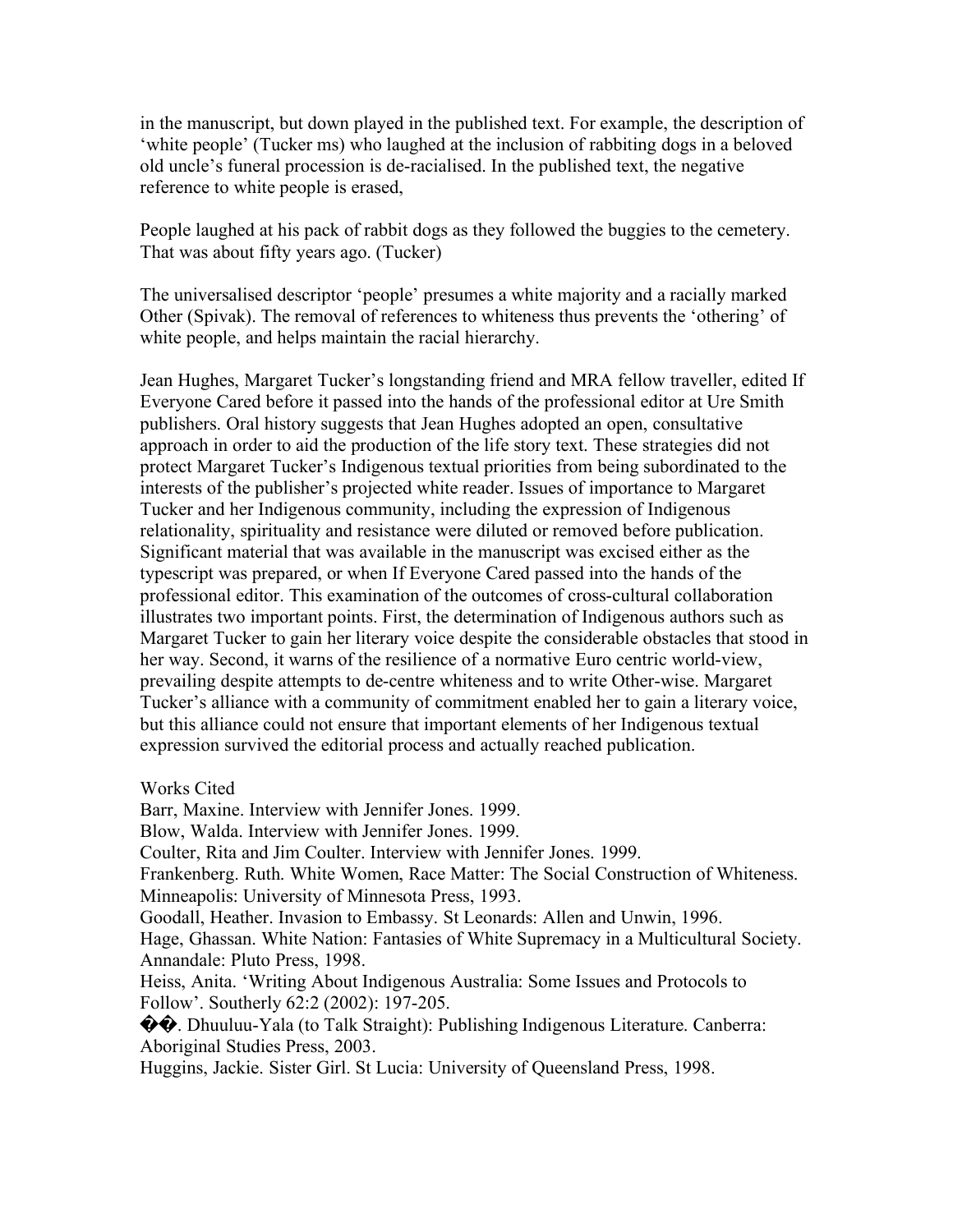Lennon, Jessie. Compiled by Michelle Madigan. I'm the One that Know This Country!: The Story of Jessie Lennon and Coober Pedy. Canberra: Aboriginal Studies Press, 2000. Jones, Jennifer. 'The Black Communist: The Contested Memory of Margaret Tucker'. Hecate. 26:2 (2000): 135-143.

 $\Diamond$ . Aboriginal Women's Autobiographical Narratives and the Politics of Collaboration. PhD Thesis. University of Adelaide, 2001.

Kartinyeri, Doris. Kick the Tin. North Melbourne: Spinifex Press, 2000.

Lean, Garth. Frank Buchman: A Life. London: Constable and Company, 1985.

Markus, Andrew. Blood from a Stone: William Cooper and the Australian Aborigines' League. Sydney: Allen and Unwin, 1988.

McDonell, Margaret. 'Protocols, Political Correctness and Discomfort Zones: Indigenous Life Writing and Non-Indigenous Editing'. Hecate. 30:1 (2004): 83-95.

Mellor, Doreen and Anna Haebich. Many Voices: Reflections on Experiences of

Indigenous Child Separation. Canberra: National Library of Australia, 2002.

Moreton-Robinson, Aileen. Talkin' Up the White Woman. St Lucia: University of Queensland Press, 2000.

Morgan, Alec and Gerald Bostock. 'Lousy Little Sixpence'. Media Information. Sydney: Sixpence Productions, 1983.

Phillips, Sandra. 'Editing Indigenous Texts'. Interview with Ramona Koval. Books and Writing. Australia, Radio National, 1997.

Ross, Anne and Catherine Good. Interview with Jennifer Jones. 1999.

Spivak, Gayatri Chakravorty. A Critique of Postcolonial Reason. Cambridge, Mass.: Harvard University Press, 1999.

Tucker, Margaret. If Everyone Cared. ts. MS 8704. National Library of Australia, Manucript Collection. nd.

 $\lozenge$   $\lozenge$ . If Everyone Cared. Sydney: Ure Smith, 1977.

��. If Everyone Cared. ms. MS 8704. National Library of Australia, Manuscript Collection, nd.

Whitlock, Gillian. The Intimate Empire. London: Cassell, 2000.

**Notes** 

1 MRA is a worldwide spiritual/social renewal movement. Affiliates are guided by the tenets of their faith, (e.g Indigenous spirituality, Christianity, Buddhism, Hinduism or Islam) and four moral principle principles: absolute honesty, absolute love, absolute purity, and absolute unselfishness.

2 Two hundred people, many Margaret Tucker's kin, walked off the Cumeragunja mission in protest over treatment and conditions. They camped on the Victorian side of the Murray River for over nine months. See Goodall.

3 The same year that MRA founder Frank Buchman made his first Australian tour. See Garth Lean, Frank Buchman: A Life. London: Constable and Co., 1985.

4 See for example Jackie Huggins, Sister Girl. St Lucia: University of Queensland Press, 1998, and Anita Heiss, 'Writing About Indigenous Australia: Some Issues and Protocols to Follow' Southerly 62.2 (2002).

5 Suggested by non-indigenous editor Margaret McDonell in 'Protocols, Political Correctness and Discomfort Zones: Indigenous Life Writing and Non-Indigenous Editing' Hecate 30.1 (2004).